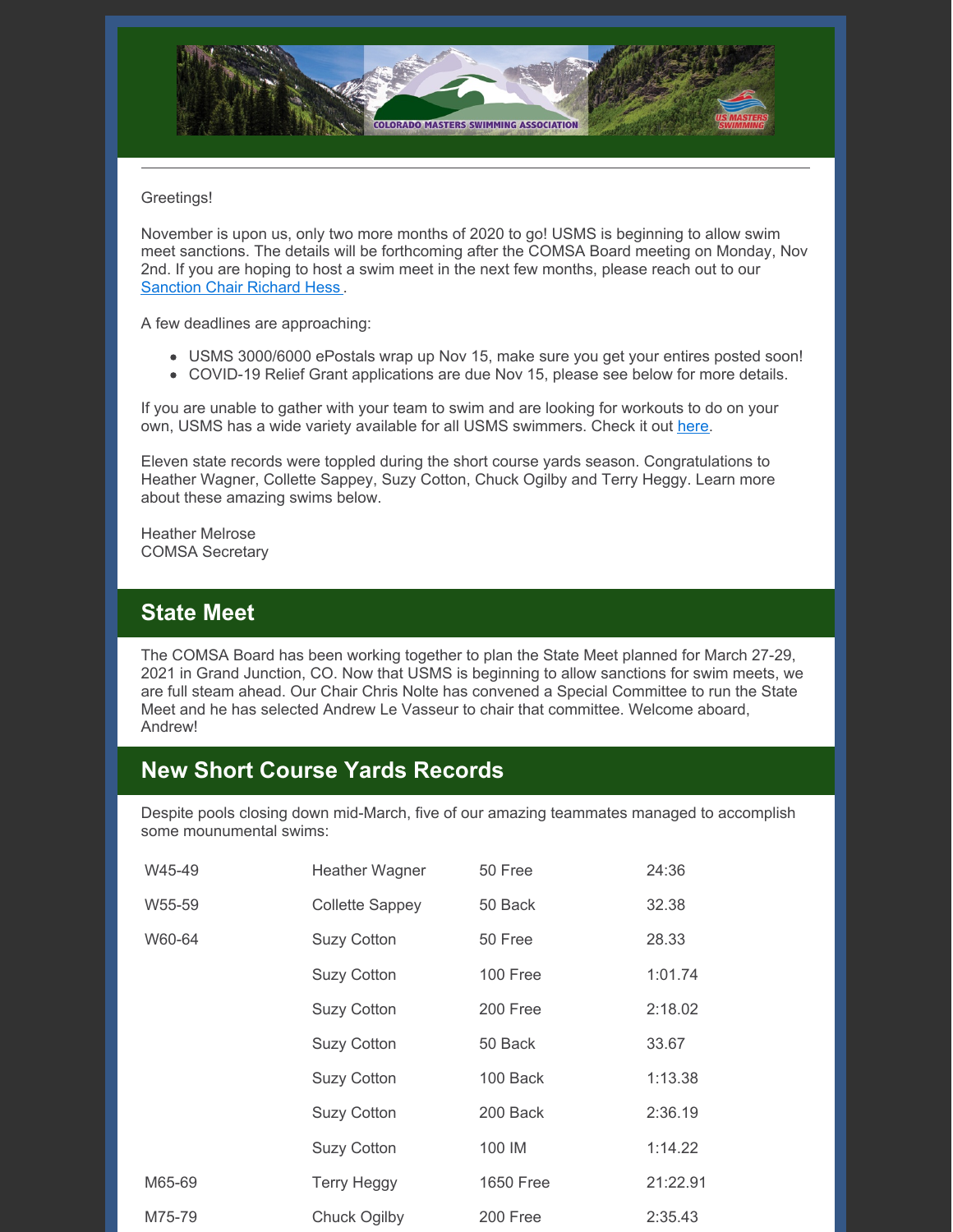Congratulations Swimmers!! It's great to see that even in 2020, the record books can be rewritten. Suzy, with SEVEN new women's 60-64 records - you go girl!

## **COVID-19 Relief Grant for Workout Groups/Local Clubs**

USMS has developed a COVID-19 Relief Program to help struggling workout groups and local clubs financially impacted by the pandemic. COMSA is one of 22 LMSCs that has opted into this program. Only those local clubs and workout groups that are registered for 2020 in the USMS registration system will be considered for USMS matching grants. Clubs and workout groups must have a physical location that hosts masters programming to be eligible. For full details on eligibility please refer to the USMS COVID-19 relief Program for Clubs [Framework](https://www.usms.org/volunteer-central/guide-to-local-operations/covid-19-volunteer-information/usms-covid-19-relief-program-for-club-framework) .

COMSA has created an application for local clubs and workout clubs available [here](https://files.constantcontact.com/97cb2c13201/2de791db-054b-4859-971f-b083cc95e06f.pdf). Please share this information with your coaches and workout group leaders. Each local club or workout group will need to submit a completed application including a writen description of the financial hardship, as well as a completed W-9 [form](https://www.usms.org/-/media/usms/pdfs/volunteer central/covid-19/blank w-9 2020.pdf) to COVID Relief Grant Special [Committee](mailto:comastersnewsletter@gmail.com) by November 15, 2020. This committee is eagerly awaiting grant applications. Help us, help you! Late submissions will not be considered.

### **USMS ePostals**

What is an ePostal? It is a long distance swim in the pool that you do at your favorite swimming spot and then you submit the results to compete nationally. Here's a chance to try a longer distance swim that truly fits into your own schedule. Do it solo or get your whole workout group involved!

**USMS [3000/6000](https://www.clubassistant.com/club/meet_information.cfm?c=1287&smid=13435&_ga=2.74881042.149278879.1601392718-1041609099.1586124178) ePostal** goes from September 15th through November 15th. This can be swum in any short course pool. There are age group awards with medals for 1st - 6th place in each gender and 5 year age bracket.

Whatever the distance you settle on, perhaps both swims, make sure that you have a timer recording your splits. Split sheets can be found [here](https://www.usms.org/-/media/usms/pdfs/long distance nationals/1hr_3000_6000_splits.pdf). USMS no longer requires that the split sheets be send in; however, they reserve the right to ask for your split sheets at a later date.

# **It's Official!**

Are you looking for a way to participate in a swim meet with your teammates, but don't want to get wet?\* Become a USMS Official from the comfort of your own couch:

- Watch 6 online videos from USA Swimming
- Pass the "Certification Stroke & Turn" online test
- Pass the "USMS Officials Supplemental" online test

If you are already a USA/YMCA/NCAA/NFHS official, you just need to take the USMS Officials Supplemental exam.

Unlike USA Swimming, USMS Officials certification last four years and no background check or Athlete Protection training is needed.

For more information, see the USMS [Officials](https://www.usms.org/volunteer-central/guide-to-local-operations/event-management/officials/training-and-certification) website, where you can find details on Stroke & Turn, plus Starter, Referee and Open Water opportunities.

\*Disclaimer - as an USA Swimming Official, I should warn you that you may get a little wet :)

#### Swimming Links

[USMS](https://www.usms.org)

[Visit](http://comsa.org) Our